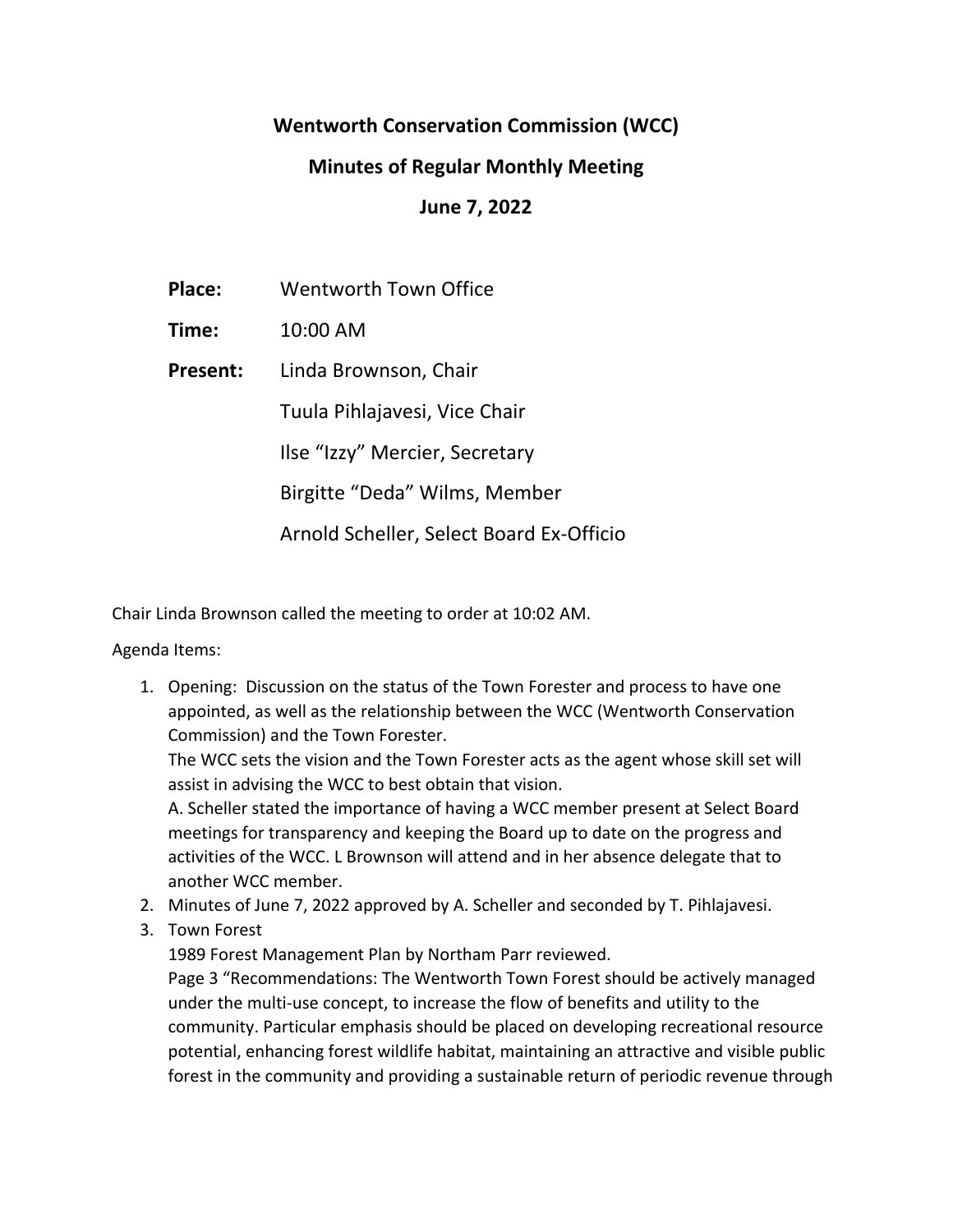sound timber production." It was agreed that those recommendations are in alignment with the current WCC vision.

May 11, 2022 L. Brownson sent an email to members containing "Trails for People and Wildlife, A Guide to Planning Trails that Allow People to Enjoy Nature and Wildlife to Thrive". Very informative article in terms of trail impacts to wildlife, the corridor of influence, locating trails with wildlife in mind, planning habitat edges to encourage biodiversity and tools to assist with trail planning.

It initiated discussion on the importance of riparian buffers, clearing for views at the height of the land, kiosks identifying mountain peaks, water bars to prevent erosion, the importance of leaving slash for providing habitants, transition at edge of woods and trail placement that won't interfere with future logging. The WCC would choose the type of logging to be done. For example, the 16 acre Town Forest at the corner of Buffalo and Turner could benefit from a Timber Stand Improvement course. It could be a model on how to manage forests for land owners. Programs that can be accessed: NHTOA Women in Woodlands and Women with Chainsaws, Project Learning Tree Program, school curriculums, story book walks, etc. Chief Trott should be notified of trail system. Also, a conversation with Jeff Ames regarding size of the new rescue buggy so trails could accommodate it.

A. Scheller has offered to provide a walk through of his property for better understanding of the different types of forestry practices and how they can enhance wildlife habitat. A date will be selected and posted in the near future.

## Key ecological features to consider for trail system.

Members agreed more time is needed in the Town Forest. A natural asset inventory is needed. L Brownson will check with June Garneau, the Town Plan Advisor, as to whether this information has already been collected. Camp Pemi may possibly have done a hydrology study in 2017 of the Wentworth area.

## Volunteer sources.

Possibilities include Pike School, local schools, summer camps, Boy Scouts, Prisons, Earth Team and Churches. A good trail plan needs to be developed before soliciting volunteers.

## Trail Head Access Point

There was a brief site visit to the landing at close of meeting. L Brownson will bring Paul Manson, Road Agent, into the conversation for entrance needs, gravel, culverts and permits. Welcome kiosk needs maps, trail systems with Carry In/Carry Out emphasized.